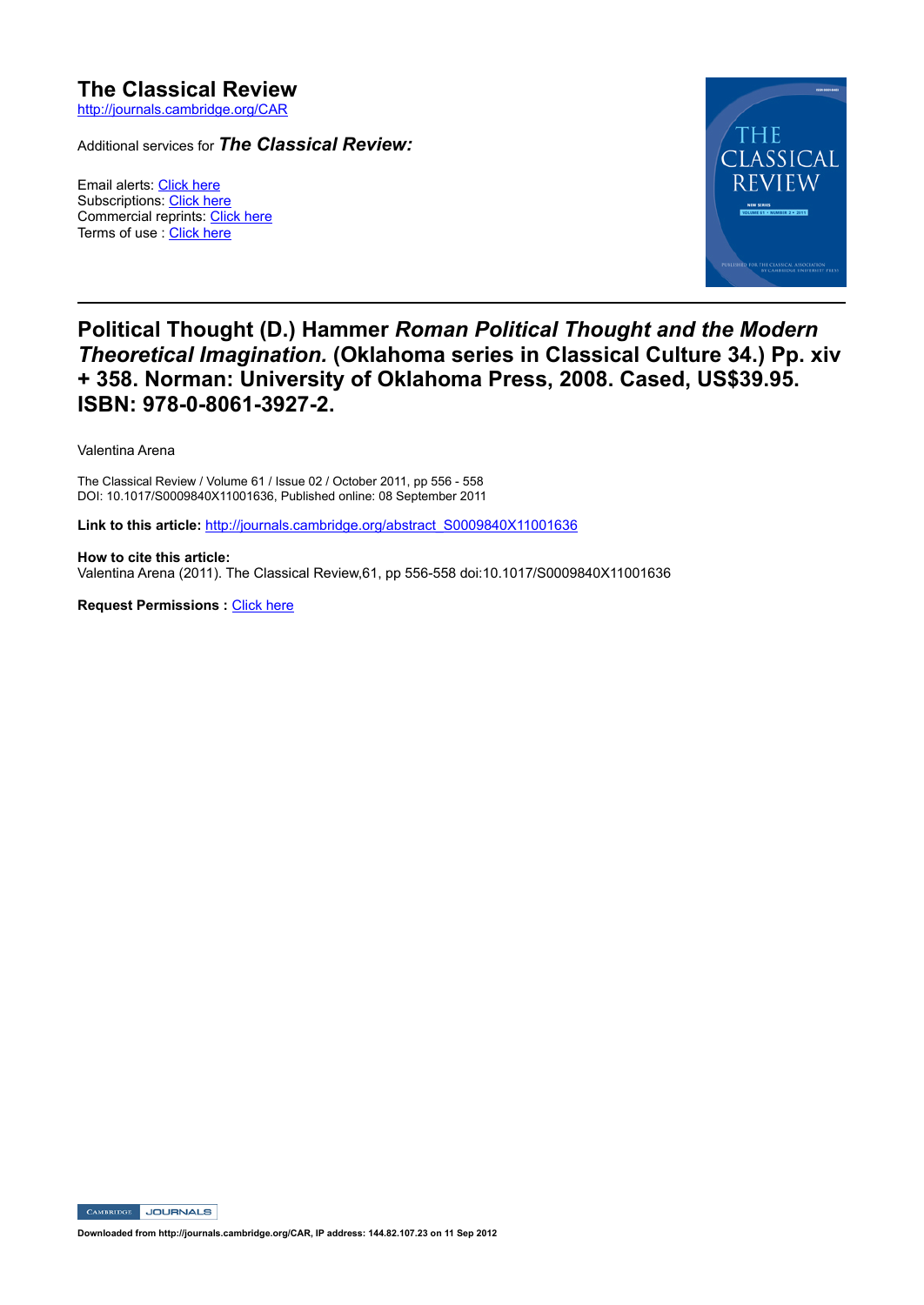## POLITICAL THOUGHT

HAMMER (D.) *Roman Political Thought and the Modern Theoretical Imagination.* (Oklahoma series in Classical Culture 34.) Pp. xiv + 358. Norman: University of Oklahoma Press, 2008. Cased, US\$39.95. ISBN: 978-0-8061-3927-2.

doi:10.1017/S0009840X11001636

Roman political thought is currently a very fertile field of research, thanks in part to new and interesting perspectives opened up by the cross-fertilisation between Roman history and ancient philosophy. This book's interest in Roman political thought lies mainly in its potential as normative value. Hence the unusual organisation around four pairs of authors. Each pair comprises an ancient and a modern political thinker: Cicero is coupled with Arendt, Livy with Machiavelli, Tacitus with Montesquieu, Seneca with Foucault. Although the criteria behind these pairings are not completely arbitrary, it would be beneficial for the reader to be given some guidance on the logic behind the pairings. At first sight, in fact, the structure of the book could appear puzzling and not historically sound. Do the modern thinkers provide a lens through which it is possible to see the ancient authors in a new light? Or did the modern thinkers see something in the ancient authors which, so far, has escaped our attention? H. explains: 'what emerges by bringing together these modern and ancient thinkers is the role of political thought in giving life to political form  $-$  in activating our political world. More than questioning specific institutional forms, each of these thinkers is moved by a preliminary concern: a sense that the political markers by which communities form identities, establish boundaries, foster attachments, and organise purpose have been lost' (p. 223). By way of modern authors, it is possible to appreciate fully the Roman contribution to political thought and bridge the disciplinary gap between the investigations of political theorists and the study of ancient historians. Chapter  $1$  identifies this gap and finds its genesis mainly in the technical languages of each discipline.

The book makes two very important claims. First of all, it identifies the Roman conceptualisation of politics as the mapping of a *terra recognita*. 'The Roman question that underlies my reading and the one that I believe attracts these modern thinkers to the Romans, is not "How do we create anew?" but "Where do we go

The Classical Review vol. 61 no. 2 © The Classical Association 2011; all rights reserved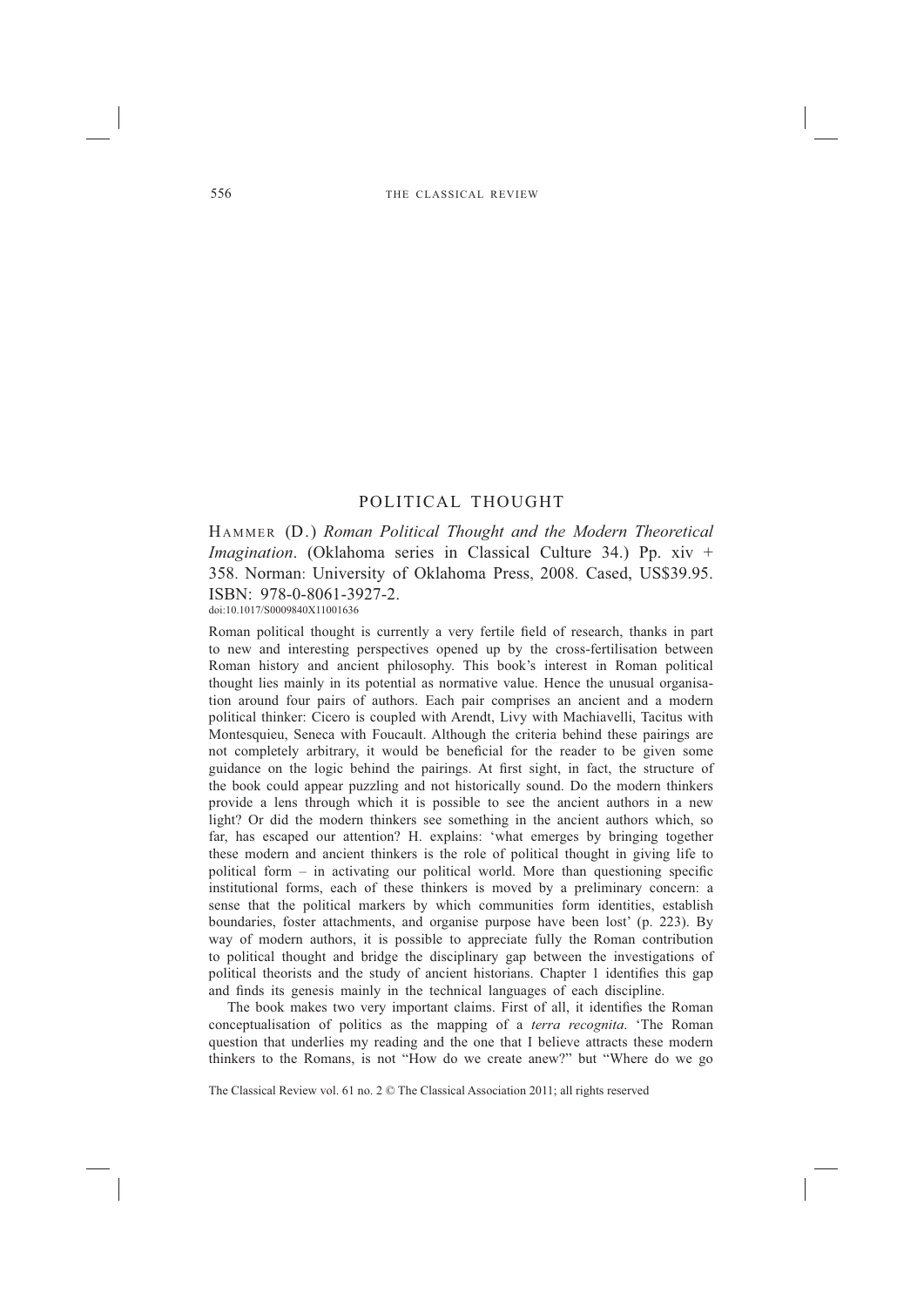from here?" Rather than a utopia – a perfect nowhere – the Roman task can be better understood as reconstructing a *terra recognita* – an attempt to know again, to recognise, the world that we inhabit' (p. 6). 'The starting point for this *terra recognita* is the mental map by which individuals orient themselves politically' and that 'is filled with recollections of laws and institutions, names and places, and events and traditions' (p. 7), which ultimately present the conceptual core of Roman political thought. Secondly, it considers the political vision held by the Romans as organised around affective associations. According to H., the contribution offered by the Romans to political thought lies for the most part in the conception of sentiments as a conceptual part of political experience.

It is obvious how a full appreciation of the first notion allows a true and deeper understanding of the Roman political world. However, the second notion may encounter more scepticism. It is not at all obvious in what way and to what extent the recognition of such a nature of the Roman political experience would advance our knowledge of the Roman political world. Nevertheless, these doubts should be dispersed after reading Chapter 3, 'Livy, Machiavelli, and the Recovery of Felt Meanings', the most successful of all the chapters and, in my opinion, the most brilliant account of the idea of *libertas* in Livy (especially 98–120). The chapter is based on the notion that Livy's political concepts should be understood as felt meanings, 'accumulated over time, woven into the emotions, and made salient by memory' (p. 9). Thus, in order to understand fully Livy's understanding of the concept of liberty, one should go beyond the strictly juridical notion of the term and conceive of it as born of affective associations. 'Meaning, in short, becomes an association of experiences by their effect on us. This effect can be something as seemingly mundane as what we imagine when we hear the word "blue", as emotionally charged as when we hear the word "terrorist", or as multivalent as a term like "liberty" or "authority". What is called to mind is not reducible to a formula or even able to be fixed as an image once and for all. Rather, the image is itself affected by context, by potential application, and by previous experiences. Concepts, thus, emerge through a process of assimilating different experiences into a composite image that guides us in turn in how we see and respond to other situations' (pp. 82–3). This understanding of Livy's 'psychological history' allows for understanding concepts as 'born in time and animated by experience. Through the telling of history as a record of deeds that are "worthy of memory" (7.2.2), what is not just portrayed but also felt are the animating forces of politics: the beliefs, ideas, habits and principles that move people to act' (p. 92).

 A fully rounded understanding of the notion of *libertas* is completed by a very convincing analysis of this value under the principate. Chapter 4, on Tacitus and Montesquieu, focusses on the moral psychology of despotism. By an admittedly unnecessary recourse to Celsus' *De medicina*, H. identifies the highest casualty of despotic rule as the killing of people's souls, which are left lifeless entities abandoned to slavish behaviour. By way of Foucault, Chapter 5 explores the problematic issue how one should orient oneself in a world in which political markers have lost their shared meaning. As illustrated by the case of Seneca, the notion of withdrawal from politics can be recast in the possibility of recovering one's own sense as political actor within a broader conception of what constitutes the sphere of politics. This is an instance where recourse to a modern thinker has obfuscated, rather than illuminated, the issue. Concentrating on a laboured reading of Foucault, H. misses the opportunity to explore fully the implications of this broader conception of politics as applied to the ancient world.